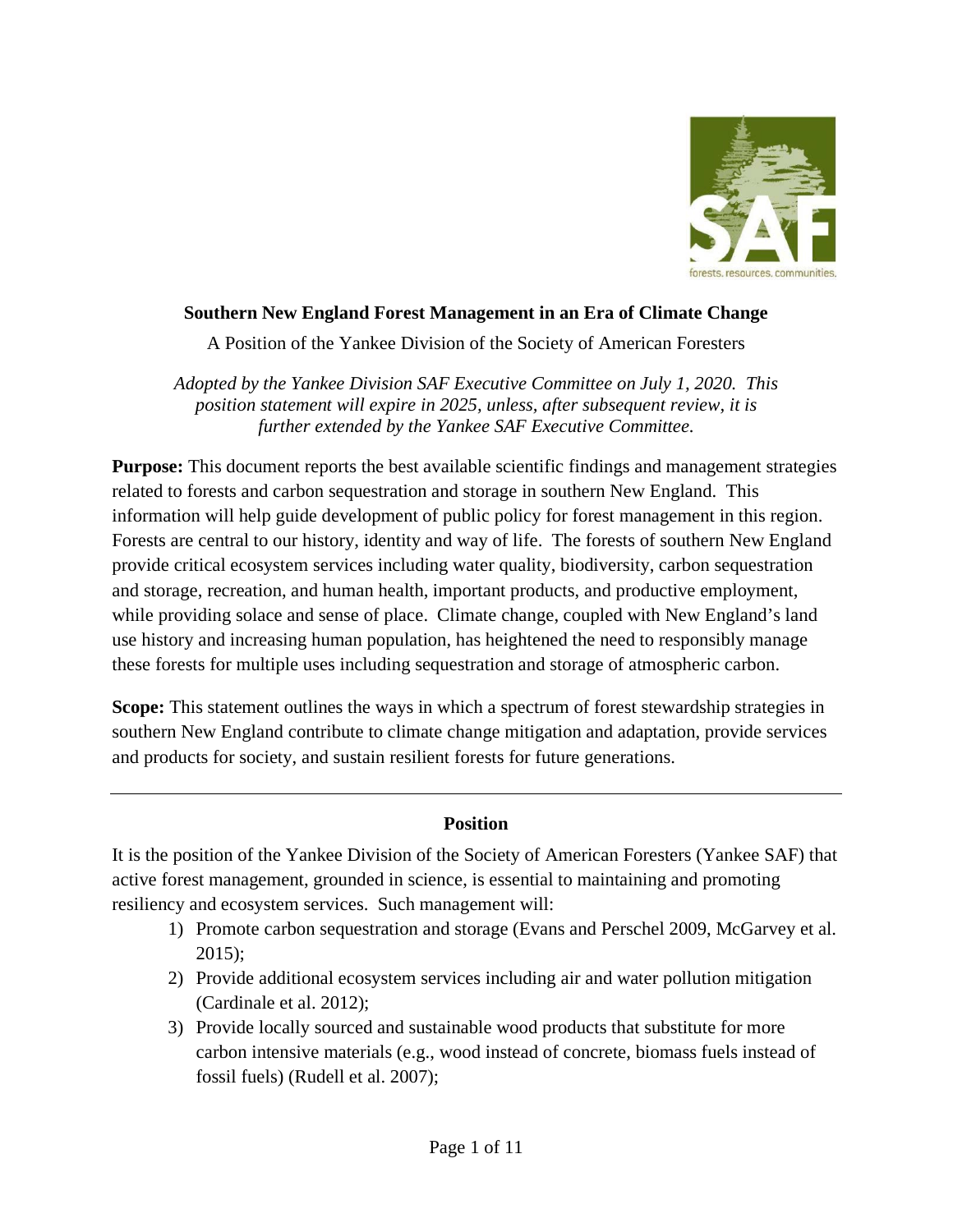- 4) Reduce forest fragmentation, mismanagement, and conversion to non-forest both locally and globally; and
- 5) Improve biodiversity and the capacity of ecosystems in southern New England to withstand and adapt to the impacts of climate change.

#### **Issue**

The issue of forests and carbon is complex and increasingly important. Carbon uptake (i.e., sequestration) occurs in growing forests, generally peaking in early stand development, but sometimes continuing at high rates through late-successional stages, particularly in structurally complex forest systems (Bormann and Likens 1979, Keeton et al. 2007, Keeton et al. 2011). Carbon storage occurs in the biomass of forested systems and in long-lasting wood products, such as lumber.

Wood products store carbon and help to offset the need for extraction and production of nonrenewable, carbon-intensive materials, such as concrete, steel and petroleum-based plastics. Locally and regionally produced wood products have a relatively smaller carbon footprint due to lower transportation costs and are sourced from well-regulated forests (Kittredge et al 2002, Ashton et al. 2012).

Forest management, including timber harvesting, is consistent with goals of promoting long-term carbon sequestration and storage. Management practices continue to adapt as we gain a better understanding of the relationships between forestry and atmospheric carbon. Reducing harvest frequency and favoring high levels of structural retention, for example, can sequester up to 57% more carbon (Nunery and Keeton 2010). Reforestation also increases carbon sequestration (Rhemtulla et al. 2009). In urban areas this would also improve quality of life through other ecosystem services (Nowak and Greenfield 2008). Managing for a variety of values and uses on a long-term timescale using peer-reviewed forest science and a holistic understanding of the forest systems ensures that southern New England forests continue to capture and store carbon, maintain ecosystem functions and services, and decrease global deforestation and fossil fuel use. While reserve-based management is appropriate in some places, sustainable timber harvesting in most forests best serves human needs in the long term. Meeting these objectives will require a full suite of conservation strategies working together, including both sustainable harvesting and reserve-based management (Foster et al. 2017).

#### **Background**

#### *The Importance of Forests*

Forests are central to our history, identity, and way of life. The health of our forests will strongly influence our collective future. Forests renew the air we breathe and filter the water we drink. We rely on forests for a host of renewable raw materials for products from maple syrup and medicinal plants to fuel and lumber. Forests provide habitat to wildlife, beneficial insects and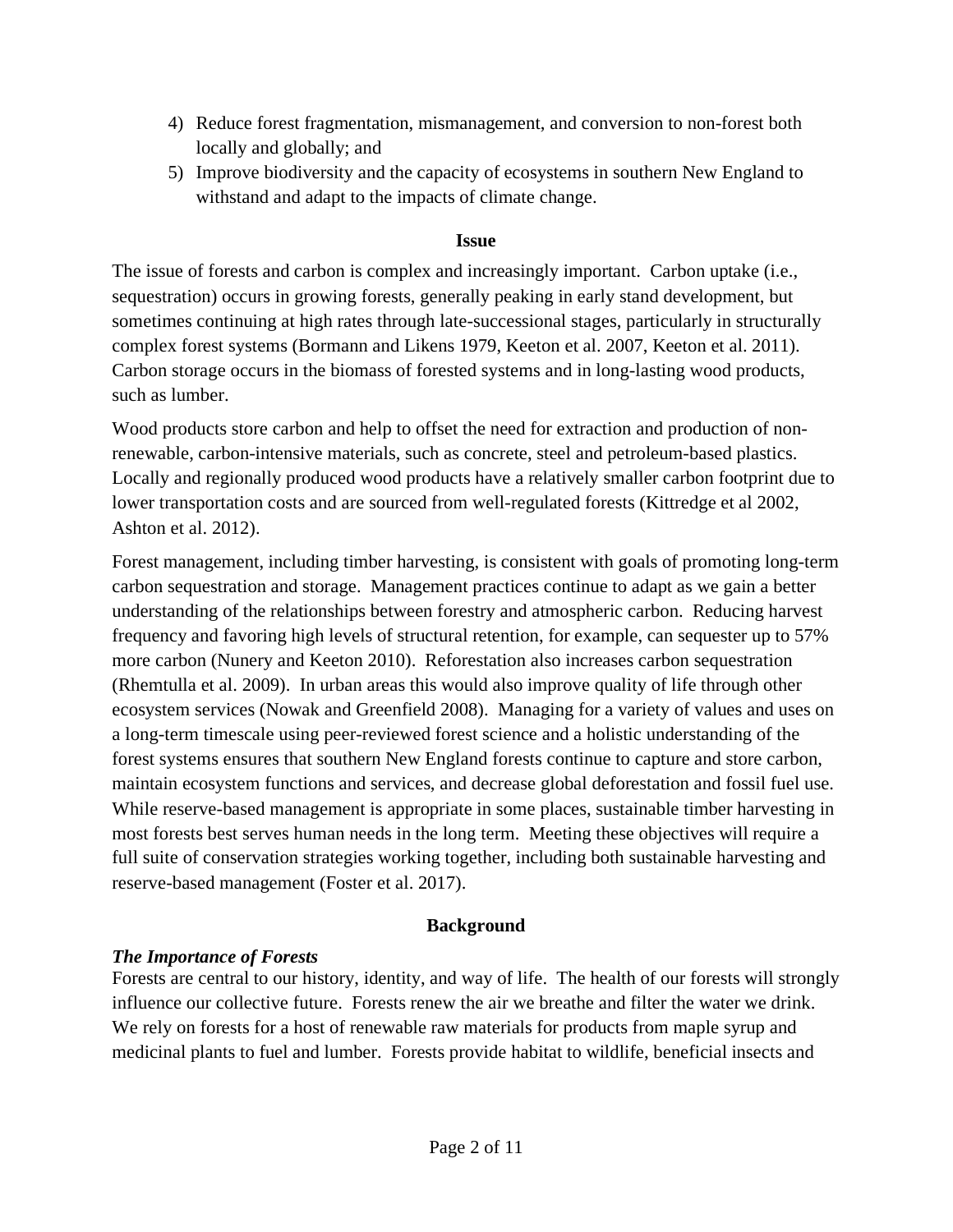plant species. Forests prevent erosion, build soil, store nutrients, and sequester and store carbon. Forests also provide the joy of birdsong, inspiration, and renewal of spirit.

## *Forest Disturbance and the Need for Resilience*

Disturbances play an important role in structuring the forested landscape and are vital for functions including regeneration. Disturbances range in type, size, frequency and intensity (Turner et al. 1998, Lorimer and White 2003). Variation in post-disturbance abundance and spatial arrangement of live and dead trees impacts species composition and carbon storage dynamics (Franklin et al. 2002, Seymour et al. 2002, Birdsey 2019).

While the most common natural disturbances in Southern New England forests are wind and ice storms, impacts of invasive insects and fungal diseases are increasing. Fire as a disturbance has only recently declined and could become influential again. Fire has a long and varied history in New England with its frequency, intensity, severity, and extent heavily influenced by changes in land use practices (Patterson and Sassaman 1988, Brose et al. 2014, Lorimer and White 2003, Hurteau et al. 2011, Janowiak et al. 2014). Anthropogenic disturbance (e.g., harvesting and silvicultural action) has also been an influential driver of forest condition, and response to decades of forest management is one of the largest factors shaping current forest conditions (Duveneck et al. 2017).

Climate change in the Northeast is altering ecosystem disturbance regimes (Evans and Perschel 2009). Changes vary seasonally and include increases to average temperatures, heavy precipitation events and drought, and decreases in snowfall and snowpack (Janowiak et al. 2018). Forest composition and condition models show varying responses to changes in climate and natural disturbance regimes (Tang and Beckage, 2010, Rustad et al., 2012). The impacts may happen at such a rate that the recovery of the forest ecosystem cannot keep pace (Liang et al., 2017), or cause substantial loss of species richness and diversity (Iverson and Prasad, 2001). At the same time, the landscape is facing loss of forests through conversion to other land uses (Kittredge, 2009, Olofsson et al. 2016).

Resiliency – a forest's capacity to recover function after a disturbance – is critically important for sustaining forest ecosystems in this era of rapidly changing climatic conditions. Resiliency enables the forest to maintain, restore or enhance ecosystem services, including carbon sequestration and storage, following disturbances. Informed forest management and protection of forestland from development provides the opportunity to maintain or improve resiliency by retaining connectivity, increasing complexity and maintaining or enhancing diversity across forested landscapes (Catanzaro and D'Amato, 2019).

# *Forest Carbon*

Forested ecosystems provide a valuable ecosystem service by storing and sequestering carbon, reducing atmospheric CO<sub>2</sub>. Temperate forest ecosystems have been widely acknowledged as a carbon sink (Ashton et al. 2012); U.S. terrestrial forests offset ten to thirty percent of annual U.S. CO2 emissions (Houghton 2003).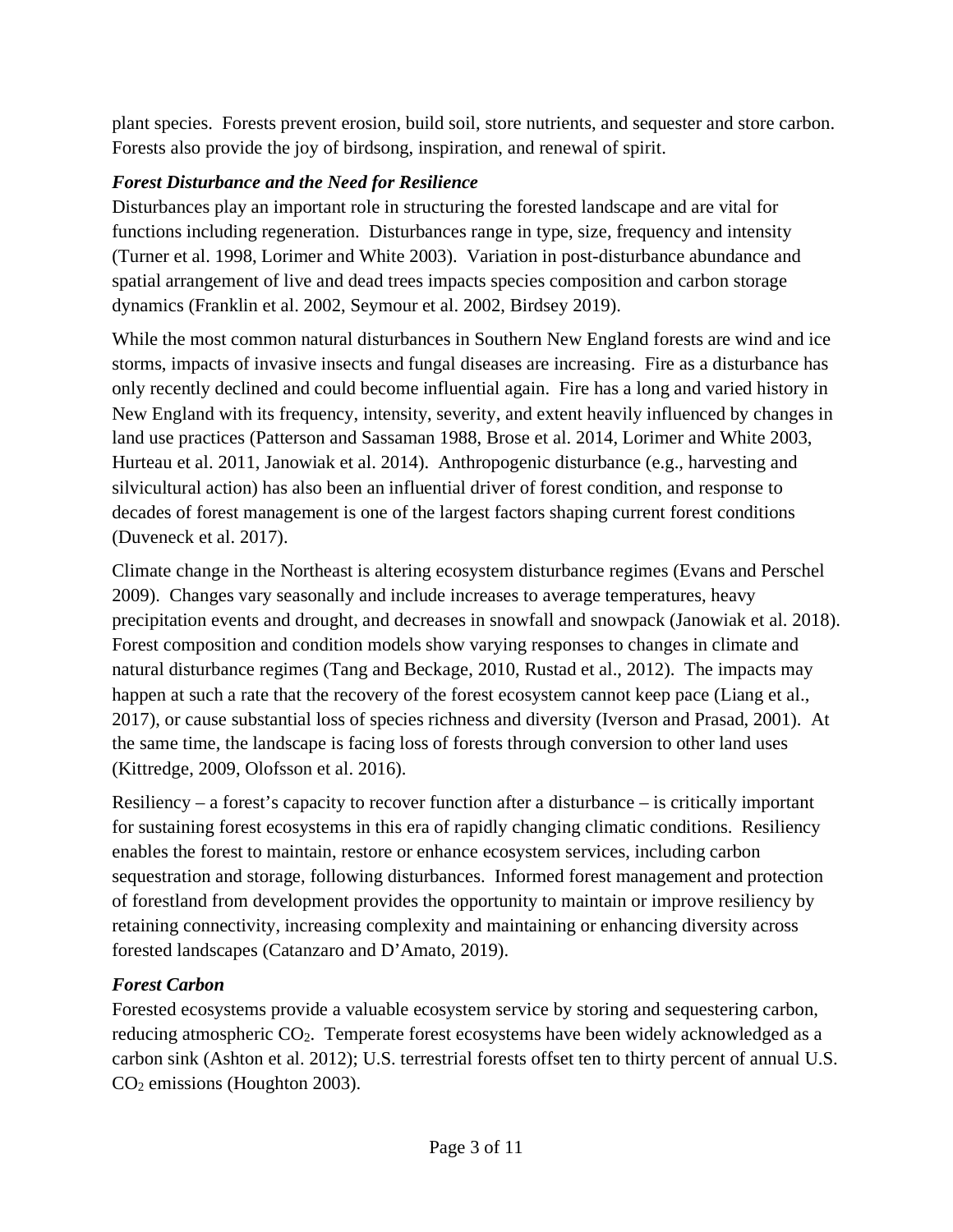Trees and forest vegetation sequester carbon from the atmosphere through the process of photosynthesis. Carbon is stored in various pools including live and dead aboveground biomass, belowground biomass, woody material and leaf litter, and soil (Fahey et al., 2005; Catanzaro and D'Amato, 2019). Amounts of sequestered and stored carbon are dynamic – constantly fluxing between and within pools as forests and land-use change over time. Decades of research illuminate the variety of factors driving forest carbon sequestration and storage dynamics. Stand age is strongly predictive of aboveground biomass in the northeastern U.S., with other variables, including ecoregion and conifer composition, accounting for 25-33% of variability (Keeton et al. 2011). Disturbance, both natural and anthropogenic, is also a driving factor of carbon sequestration and storage dynamics (Birdsey et al. 1997, Duveneck et al. 2017).

Reports of carbon sequestration and storage vary widely due to these factors. In the Northeast, biomass (i.e., stored carbon) generally increases over time (Barford et al. 2001, Hadley and Schedlbauer 2002, Keeton et al. 2011), but can exhibit decline in different stand conditions or due to stressors (Fahey et al. 2005).

The rate in forest carbon uptake (i.e., sequestration) in the Northeast is declining (Birdsey et al. 2019), as has been observed in maturing forests (Bormann and Likens 1979, Keeton et al. 2007). However, managing for complex forest structure, as often found in primary and mature or oldgrowth secondary forests, can yield an increase or maintenance in net carbon sequestration (Luyssaert et al. 2008, Nunery and Keeton 2010).

The carbon stored in wood products adds to the complexity of carbon accounting. Hardwood flooring, dimension lumber, and plywood are forms of stored carbon and should be accounted for as such. Furthermore, the use of these products avoids carbon emissions from the extraction and production of more carbon-intensive materials such as vinyl, carpet, concrete, and steel (Oliver et al. 2014). Wood utilization and technology continue to improve the production of wood products and increase associated carbon storage (Tollefson 2017). Cross-laminated timber (CLT) is capable of replacing concrete for multi-story buildings (Robertson et al. 2012). A life cycle assessment of the four-story John W. Olver building at the University of Massachusetts found that the use of CLT and other wood products instead of concrete and steel reduced the building's global warming potential by 13% (Gu and Bergman 2018). Substituting wood for steel and concrete in new buildings world-wide would reduce global  $CO<sub>2</sub>$  emissions by 14 to 31% (Oliver 2014) and interest in this technology is rising (Struck 2019).

Sequestration in the forest and carbon emission offsets associated with wood products from sustainable forest management are critical components of carbon management. Research continues to increase our understanding and must guide forest practitioners to improving the capacity of this vital resource.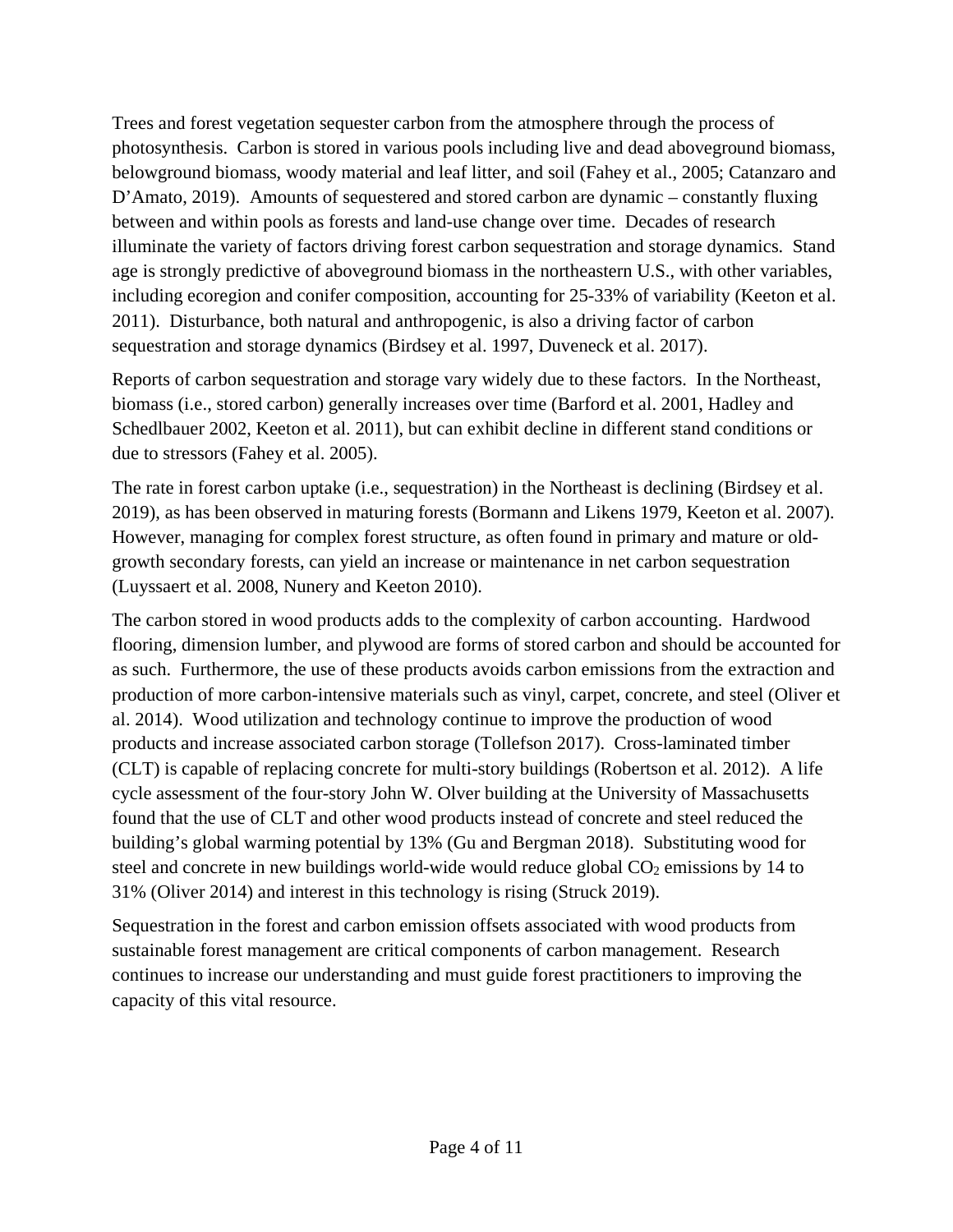## *Sustainable Forest Management and Timber Harvesting*

Sustainable forest management is a "dynamic and evolving concept, which aims to maintain and enhance the economic, social and environmental values of all types of forests, for the benefit of present and future generations" (FAO 2020). Yankee SAF strongly supports the practice of sustainable forest management that includes both limited reserves and responsible harvesting as the best way to ensure that forests continue to provide a wide array of benefits. FAO lists the following climate change mitigation and adaptation actions for forests:

- Carbon sequestration enhancement by silvicultural practices
- Carbon stock conservation by preventing deforestation, implementing reduced impact logging, and pest control
- Substitution of wood products for steel, concrete, aluminum, and plastic
- Reducing the vulnerability and strengthening the adaptive capacity of trees and forests.

Sustainable forest management can accelerate development of complex structure in northeastern U.S. forests (Keeton 2006), making it possible for early successional canopies to support the complex functioning and biodiversity seen in late-successional or old-growth forests (Donato et al. 2012). Reducing harvesting frequency (Curtis 1997), increasing rotation lengths (Harmon and Marks 2002, Ryan et al. 2010), and encouraging post-harvest structural complexity (Keeton 2006, Franklin et al. 2007, Swanson 2009, Puettmann et al. 2009) have been found to increase stand-level carbon storage. Maintaining adequate stocking of large trees (Stephenson et al. 2014), while also allocating growing space for younger trees can promote higher rates of standlevel carbon storage and sequestration (D'Amato et al. 2011). These practices can also strengthen forest resiliency. Each parcel's unique species composition, forest structure, and landscape position must be evaluated to determine its vulnerability to disturbance and its role in benefiting present and future generations.

Sustainable forest management promotes diversity of species, ages, sizes, and spacing of trees, improving overall forest resilience. A gypsy moth outbreak that kills large oak trees will not harm tulip trees. A hurricane or tornado may flatten mature trees and not damage saplings that bend more readily. A drought can weaken or kill overcrowded trees but has less impact on trees freed from competition through active management.

Managing forests to promote resiliency and greater carbon storage is stand-specific. Sustainable forest management considers many different tree and site characteristics to determine the most suitable actions to meet the goals of forest management. The effects of certain management prescriptions on carbon sequestration and storage, for example, are dependent on stand age characteristics. Reducing harvest frequency more effectively increases carbon sequestration in uneven-aged New England stands than in even-aged stands (Nunery and Keeton 2010). Retaining such biological legacies as large old trees also promotes diversity by sustaining many organisms and critical ecosystem functions, such as soil stabilization, nutrient retention and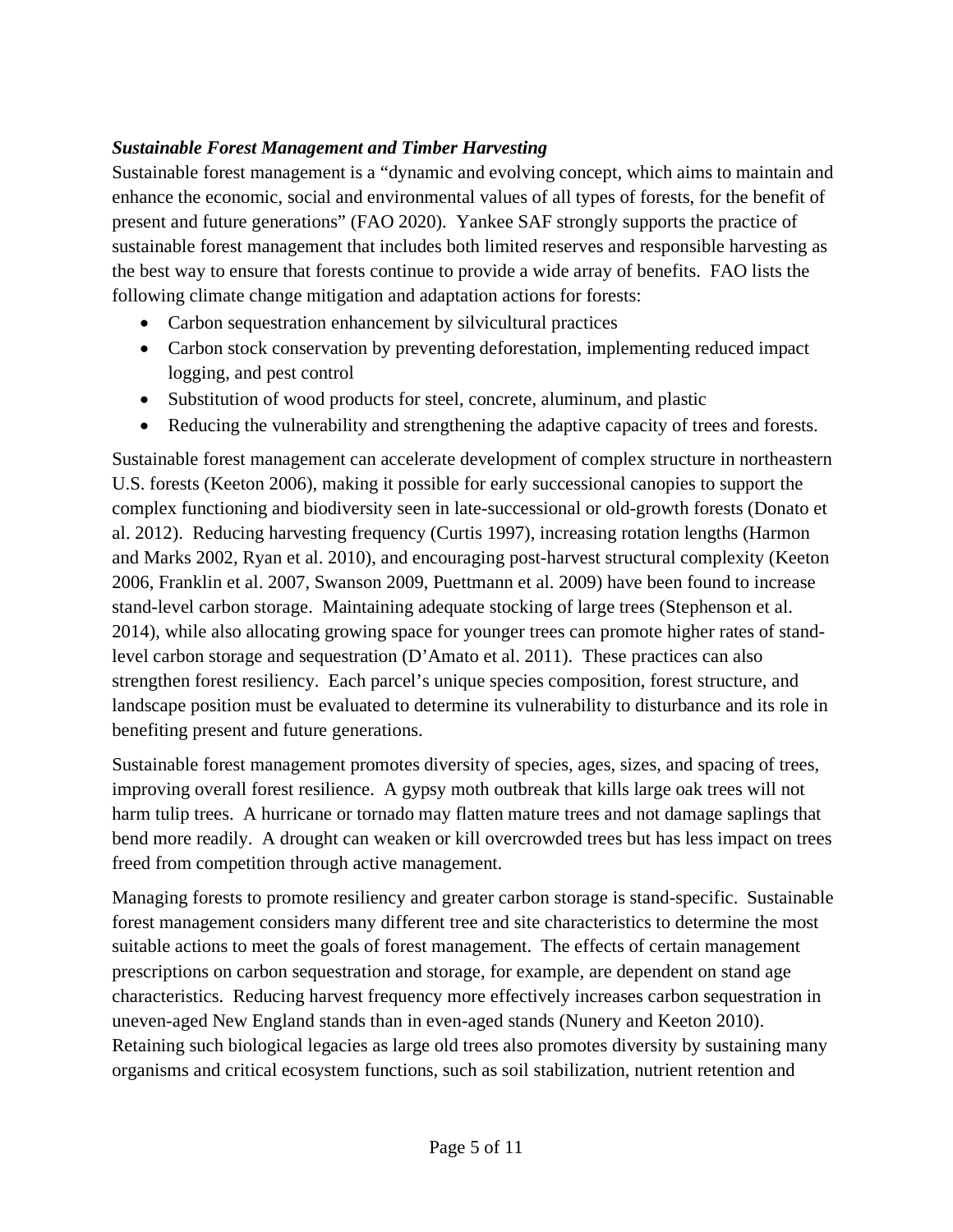recycling, and resilience to disturbance (Franklin et al. 2007, Hanson et al. 2012). Generally, silvicultural treatments that maintain a large proportion of mature trees maintain or increase aboveground carbon storage (D'Amato et al. 2011).

Sustainable forest management that includes harvesting reduces the volume of dead wood that will release carbon due to decay (Hoover and Stout 2007). The carbon in durable wood products such as plywood, framing, flooring and furniture is stored much longer than the carbon in dead trees (Russell 2014). In southern New England, the volume of wood in trees that die naturally is over three times that contained in harvested trees (Oswalt et al. 2019).

Durable wood products are more carbon-efficient than alternative products, in addition to storing sequestered carbon that would otherwise be released back to the atmosphere through decay. In addition to the benefit from the carbon stored in durable wood products, there is less carbon released from harvesting and manufacturing wood products than from mining non-renewable resources and manufacturing products from them (Bergman et al. 2014). Many studies have documented that one of the key carbon sequestration benefits of active forest management is the substitution of products made from wood for those made from steel, aluminum, or concrete (Oliver 2014, Woodbury and Wightman, 2017).

Forest products are important to our local economy. In 2013, Southern New England's forestbased economy accounted for an estimated \$5.8 billion dollars in gross regional output and provided employment to approximately 28,525 individuals (Northeast State Foresters Association 2015). In addition, revenue generated from the sale of forest products helps encourage keeping forests as forests and limiting their conversion to non-forest uses.

A resilient forested landscape is comprised of a variety of forest conditions. Sustainable harvesting and management to preserve old forests each result in the storage of significant amounts of carbon. Minimally disturbed forests provide critical habitat for some species and are invaluable for scientific research. Forest management that includes harvesting can proactively and intentionally create or enhance habitat for the myriad vertebrate and invertebrate species that depend on young forests or forests with heterogenic structure (DeGraaf and Rudis 1992, DeGraaf et al. 2005). Sustainable forest management that includes harvesting yields additional benefits for useful, renewable products, reduced carbon emissions, and important aspects of resilience that preservation does not.

Resilient, vigorous, functional and diverse forests are critical for continuing our way of life in southern New England. The disturbance regime that our forests experience has changed due to the loss of some species (including apex predators), the introduction of others (especially invasive species), and a changing climate. Sustainable forest management maintains and enhances ecosystem function and resiliency so that the forest resource continues to meet societal needs. Water quality, soil integrity, carbon capture, diverse wildlife habitat, forest products, recreational opportunities, and aesthetic beauty can be maintained or increased. We have the opportunity and the responsibility to be a part of the solution.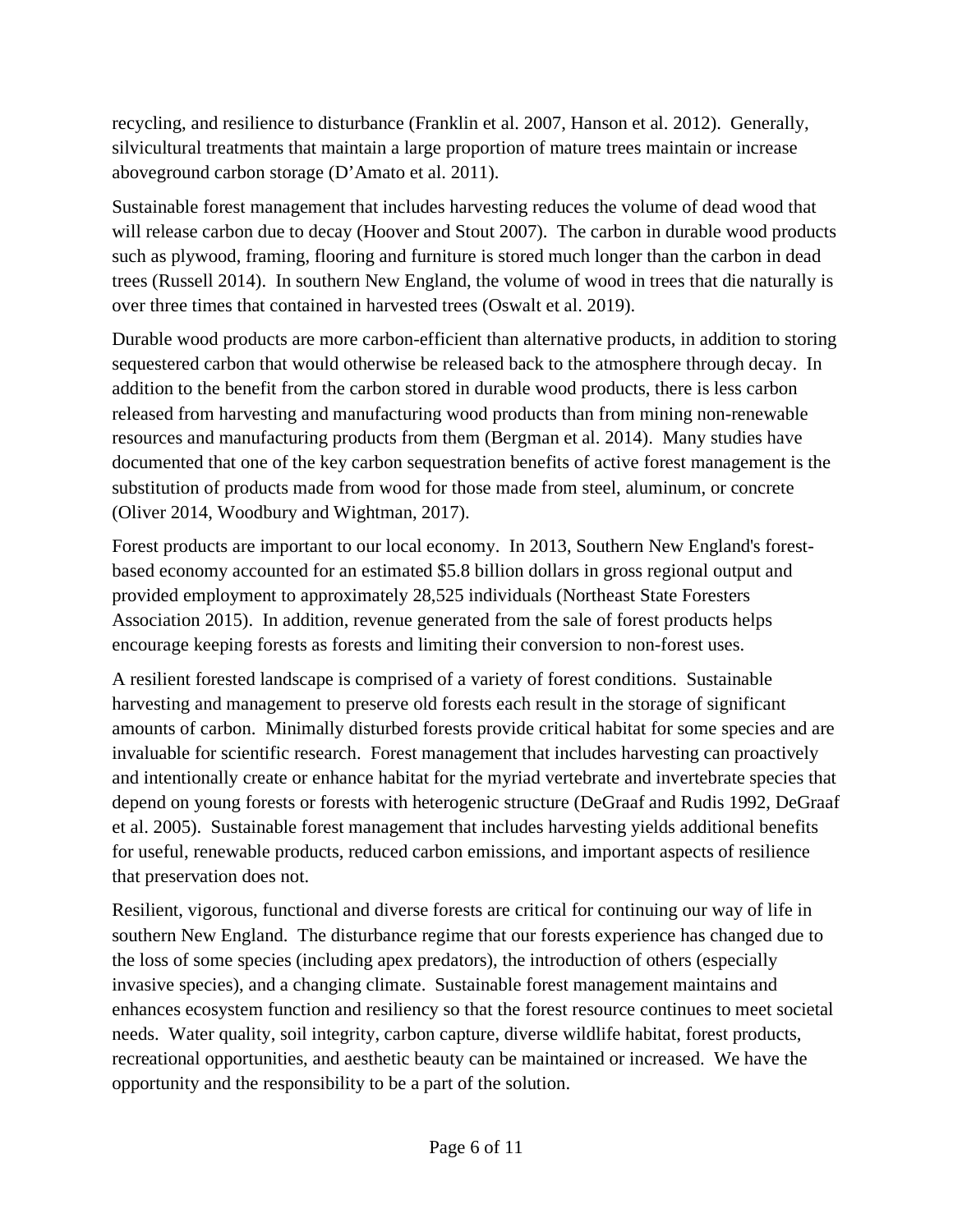#### **References**

Ashton, M.S., Tyrrell, M.L., Spalding, D. and Gentry B. (eds.) (2012) Managing Forest Carbon in a Changing Climate, Springer Science+Business Media, pp 77-99.

Barford C.C., Wofsy S.C., Goulden M.L., Munger J.W., Pyle E.H., Urbanski S.P., Hutyra L., Saleska S.R., Fitzjarrald D., and Moore K. (2001) Factors Controlling Long- and Short-Term Sequestration of Atmospheric  $CO<sub>2</sub>$  in a Mid-latitude Forest. Science 294:1688–1691.

Berlik, M.M., Kittredge, D.B., and Foster D.R. (2002) The Illusion of Preservation. Harvard Forest Bulletin No. 26.

Bergman R., Puettmann M., Taylor A., and Skog K.E. (2014) The Carbon Impacts of Wood Products. Forest Products Journal 64:220-231.

Birdsey R., Mickler R., Sandberg D., Tinus R., Zerbe J and O'Brian K, eds. (1997) USDA Forest Service Global Change Research Program Highlights: 1991-1995. Gen. Tech. Rep. NE-237. Radnor, PA: U.S. Department of Agriculture, Forest Service, Northeastern Forest Experiment Station. 122 p. https://doi.org/10.2737/NE-GTR-237.

Birdsey R.A., Dugan A.J., Healey S.P., Dante-Wood K., Zhang F., Mo G., Chen J.M., Hernandez A.J.; Raymond C.L., and McCarter J. (2019) Assessment of the influence of disturbance, management activities, and environmental factors on carbon stocks of U.S. national forests. Gen. Tech. Rep. RMRS-GTR-402. Fort Collins, CO: U.S. Department of Agriculture, Forest Service, Rocky Mountain Research Station. 116 pages plus appendices.

Bormann, F.H. and G.E. Likens, G.E., (1979) Pattern and Process in a Forested Ecosystem. Springer Verlag, New York. pp. 253.

Brose, P.H., Dey D.C., and Waldrop T. (2014) The Fire - Oak Literature of Eastern North America: Synthesis and Guidelines. NRS-GTR-135. Newtown Square, PA: U.S. Department of Agriculture, Forest Service, Northern Research Station. https://doi.org/10.2737/NRS-GTR-135.

Cardinale et al. (2012) Biodiversity loss and its impact on humanity. Nature 486:56-67.

Catanzaro P., and D'Amato A. (2019) Forest Carbon, University of Massachusetts Amherst.

Catanzaro P., D'Amato A., and Huff E.S. (2016) Increasing Forest Resiliency for an Uncertain Future. University of Massachusetts Amherst.

Curtis, R., (1997) The role of extended rotations. In: Kohm, K., Franklin, J. (Eds.), Creating a Forestry for the Twenty-first century: The Science of Ecosystem Management. Island Press, Washington, DC, pp. 165–170.

D'Amato, A. W., Bradford, J. B., Fraver, S., and Palik, B. J. (2011) Forest management for mitigation and adaptation to climate change: insights from long-term silviculture experiments. *Forest Ecology and Management*, *262*(5), 803-816.

DeGraaf, R.M. and Rudis D.D. (1992) New England wildlife: habitat, natural history, and distribution. USDA Forest Service Gen. Tech. Report NE-108. 491 p.

DeGraaf, R.M., Yamasaki M., Leak W.B., and Lester A.M. (2005) Landowner's guide to wildlife habitat. University of Vermont Press. Burlington, VT. 111p.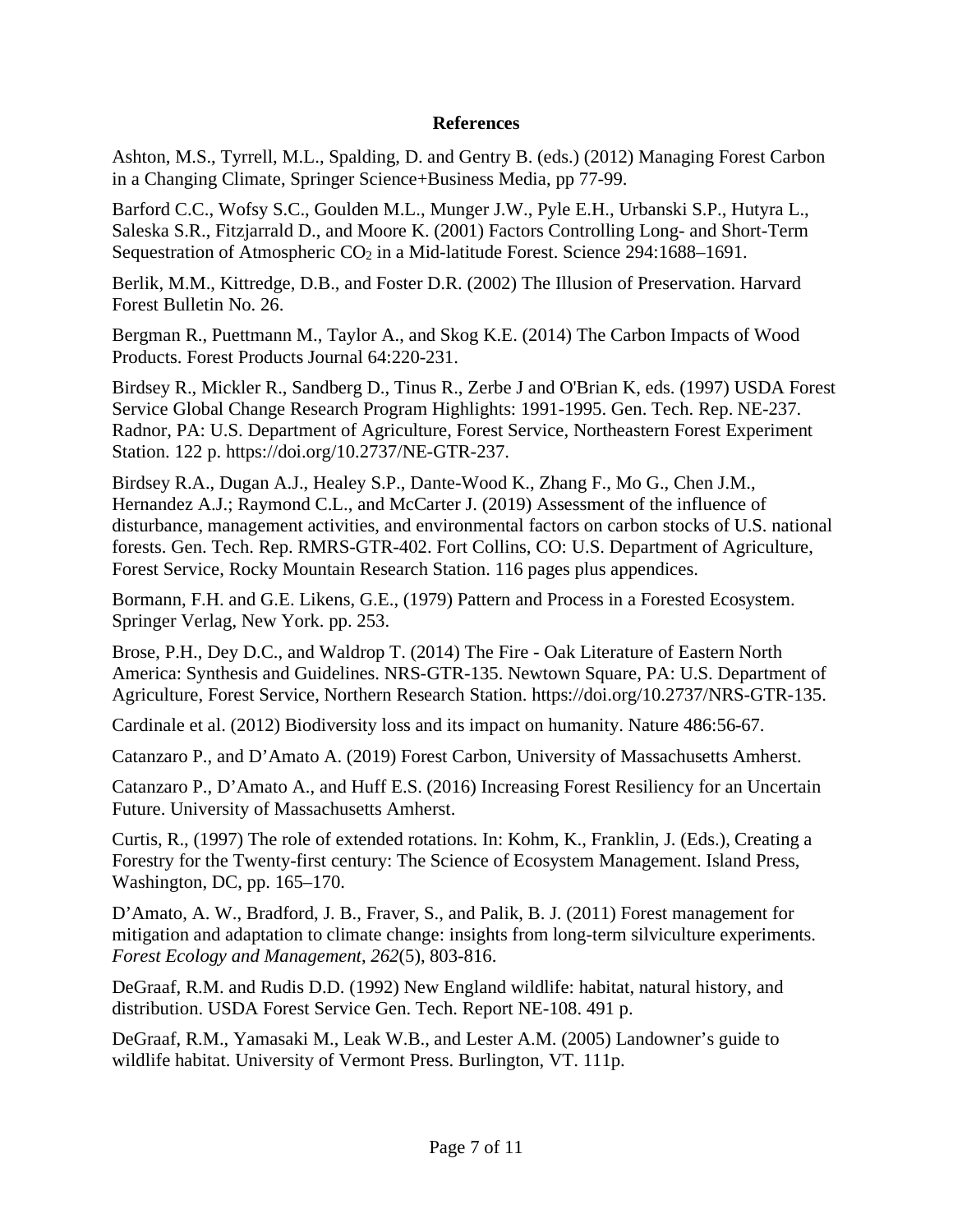Donato, D.C., Campbell, J.L., Franklin, J.F. (2012) Multiple successional pathways and precocity in forest development: can some forests be born complex? Journal of Vegetation Science **23**(3): 576-584.

Evans and Perschel (2009) A review of forestry mitigation and adaptation strategies in the Northeast U.S. [Climatic Change](https://www.researchgate.net/journal/1573-1480_Climatic_Change) 96(1):167-183.

Fahey T.J., Siccama T.G., Driscoll C.T., Likens G.E., Campbell J., Johnson C.E., Battles J.J., Aber J.D., Cole J.J., Fisk M.C., Groffman P.M., Hamburg S.P., Holmes R.T., Schwarz P.A. and Yanai R.D. (2005) The Biogeochemistry of Carbon at Hubbard PM Brook. Biogeochemistry 75, 109–176.<https://doi.org/10.1007/s10533-004-6321-y>

FAO (2018) Climate Change for Forest Policy-Makers. Food and Agriculture Organization of the United Nations. FAO Forestry Paper 181 v2.0. <http://www.fao.org/3/CA2309EN/ca2309en.pdf>

FAO (2020) Sustainable Forest Management, Food and Agriculture Organization of the United Nations,<http://www.fao.org/forestry/sfm/en/>

Foster, D.R. (1992) Land-use history (1730-1990) and vegetation dynamics in central New England, USA. Journal of ecology: 753-771.

Foster, D., et al. (2017) Wildlands and Woodlands, Farmlands and Communities, Broadening the Vision for New England. Harvard Forest, Harvard University, Petersham, Massachusetts.

Franklin, J.F., Berg D.R., Thornburgh D.A., Tappeiner J.C. (1997) Alternative silvicultural approaches to timber harvesting: variable retention harvest systems. Creating a Forest for the 21st Century: the Science of Ecosystem Management. Island Press, Washington, DC: 111-139.

Franklin, J.F., Spies, T.A., Van Pelt, R., Carey, A.B., Thornburgh, D.A., Berg, D.R., Lindenmayer, D.B., Harmon, M.E., Keeton, W.S., Shaw, D.C. (2002) Disturbances and structural development of natural forest ecosystems with silvicultural implications, using Douglas-fir forests as an example. *Forest Ecology and Management, 155*(1-3), 399-423.

Franklin, J.F., Mitchell R.J., and Palik B.J. (2007) Natural disturbance and stand development principles for ecological forestry. Gen. Tech. Rep. NRS-19. Newtown Square, PA: US Department of Agriculture, Forest Service, Northern Research Station. 44 p.

Grier, C.C., and Logan R.S. (1977) Old‐growth Pseudotsuga menziesii communities of a western Oregon watershed: biomass distribution and production budgets. Ecological Monographs 47.4: 373-400.

Gu H. and Bergman R. (2018) Life Cycle Assessment and Environmental Building Declaration for the Design Building at the University of Massachusetts. U.S. Forest Service Forest Products Laboratory FPS-GTR-255.

Hadley J.L. and Schedlbauer J.L. (2002) Carbon exchange of an old-growth eastern hemlock (Tsuga canadensis) forest in central New England. Tree Physiology 22, 1079–1092.

Hamburg, S.P., Vadeboncoeur M.A., Johnson C.E., and Sanderman J. (2019) Losses of mineral soil carbon largely offset biomass accumulation 15 years after whole-tree harvest in a northern hardwood forest. Biogeochemistry (2019) 144:1–14. [https://doi.org/10.1007/s10533-019-00568-](https://doi.org/10.1007/s10533-019-00568-3) [3.](https://doi.org/10.1007/s10533-019-00568-3)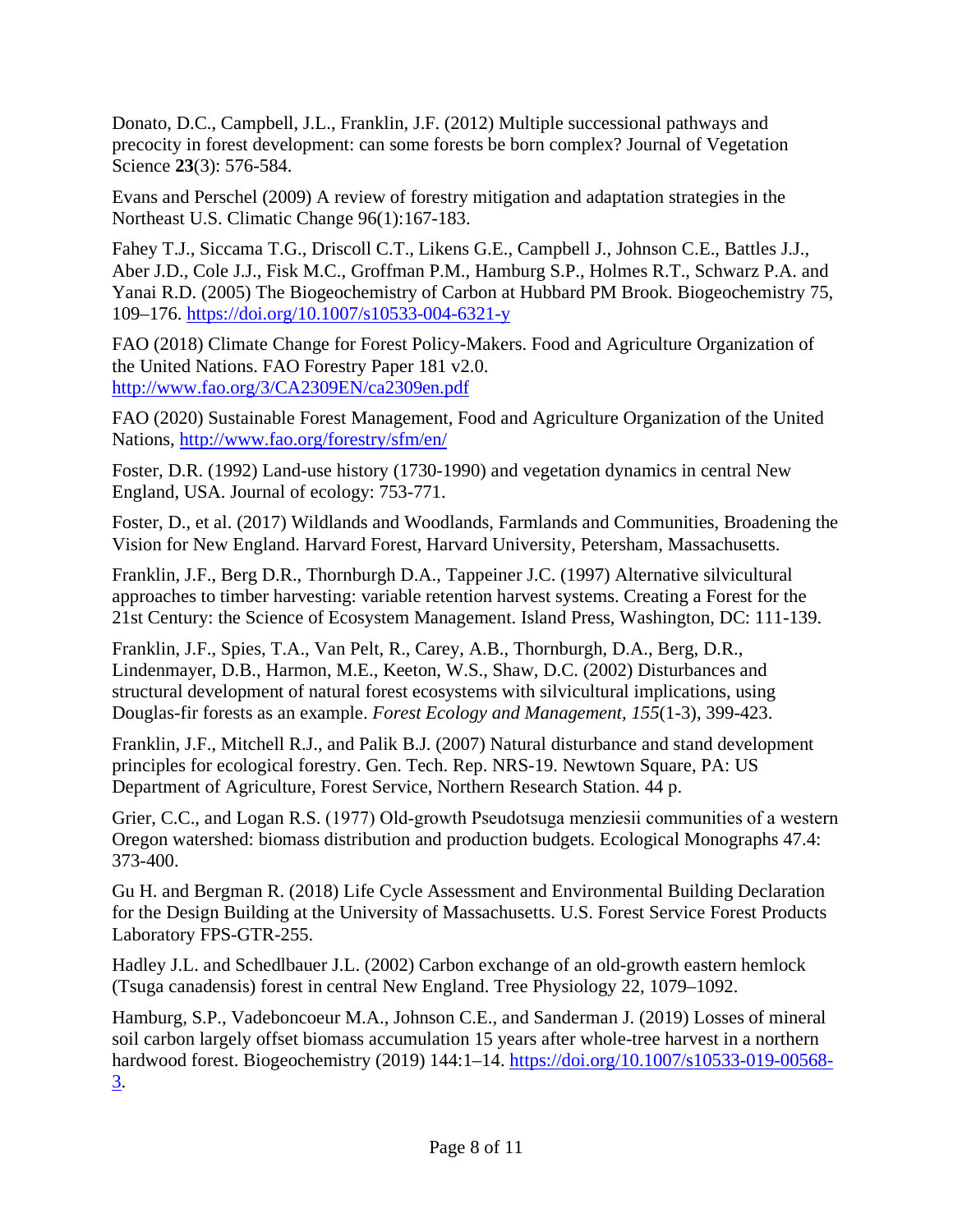Hanson, J.J., Lorimer, C.G., Halpin, C.R., Palik, B.J. (2012) Ecological forestry in an unevenaged, late-successional forest: Simulated effects of contrasting treatments on structure and yield. Forest Ecology and Management **270**: 94-107.

Harmon, M.E., Ferrell W.K., and Franklin J.F. (1990) Effects on carbon storage of conversion of old-growth forests to young forests. Science 247.4943: 699-702.

Harmon, M.E., and Marks B. (2002) Effects of silvicultural practices on carbon stores in Douglas-fir western hemlock forests in the Pacific Northwest, USA: Results from a simulation model." Canadian Journal of Forest Research 32.5: 863-877.

Harmon, M.E., Moreno, A., Domingo, J.B. (2009) Effects of partial harvest on the carbon stores in Douglas-fir/western hemlock forests: a simulation study.

Hoover C. and Stout S. (2007) The Carbon Consequences of Thinning Techniques: Stand Structure Makes a Difference. J Forestry 105(5):266–270.

Hurteau, M.D., and Brooks, M.L. (2011) Short- and Long-Term Effects of Fire on Carbon in US Dry Temperate Forest Systems. BioScience 61 (2): 139–46. https://doi.org/10.1525/bio.2011.61.2.9.

Iverson, Louis R., and Anantha M. Prasad (2001) Potential changes in tree species richness and forest community types following climate change. *Ecosystems* 4.3: 186-199.

Janowiak, Maria K., et al. (2018) New England and northern New York forest ecosystem vulnerability assessment and synthesis: a report from the New England Climate Change Response Framework project. *Gen. Tech. Rep. NRS-173. Newtown Square, PA: US Department of Agriculture, Forest Service, Northern Research Station. 234 p.* 173:1-234.

Keeton, W.S. (2006) Managing for late-successional/old-growth characteristics in northern hardwood-conifer forests. Forest Ecology and Management 235.

Keeton, W.S., Kraft, C.E., and Warren, D.R. (2007) Mature and old growth riparian forests: structure, dynamics, and effects on Adirondack stream habitats. Ecological Applications **17**(3): 852-868.

Keeton, W.S., Whitman, A.A., McGee, G.G., and Goodale, C.L. (2011) Late-successional biomass development in northern hardwood-conifer forests of the northeastern United States. Forest Science.

Kittredge, D.B. (2009). The fire in the East. Journal of Forestry April/May pp. 162-163.

Liang, Yu, et al. (2018) How disturbance, competition, and dispersal interact to prevent tree range boundaries from keeping pace with climate change. *Global change biology* 24.1: e335 e351.

Lorimer, C.G. and White, A.S. (2003) Scale and frequency of natural disturbances in the northeastern U.S., implications for early-successional forest habitats and regional age distributions. Forest Ecology and Management 185: 41-64.

McGarvey, J. C., Thompson, J. R., Epstein, H. E., and Shugart Jr, H. H. (2015) Carbon storage in old-growth forests of the Mid-Atlantic: toward better understanding the eastern forest carbon sink. *Ecology*, *96*(2), 311-317.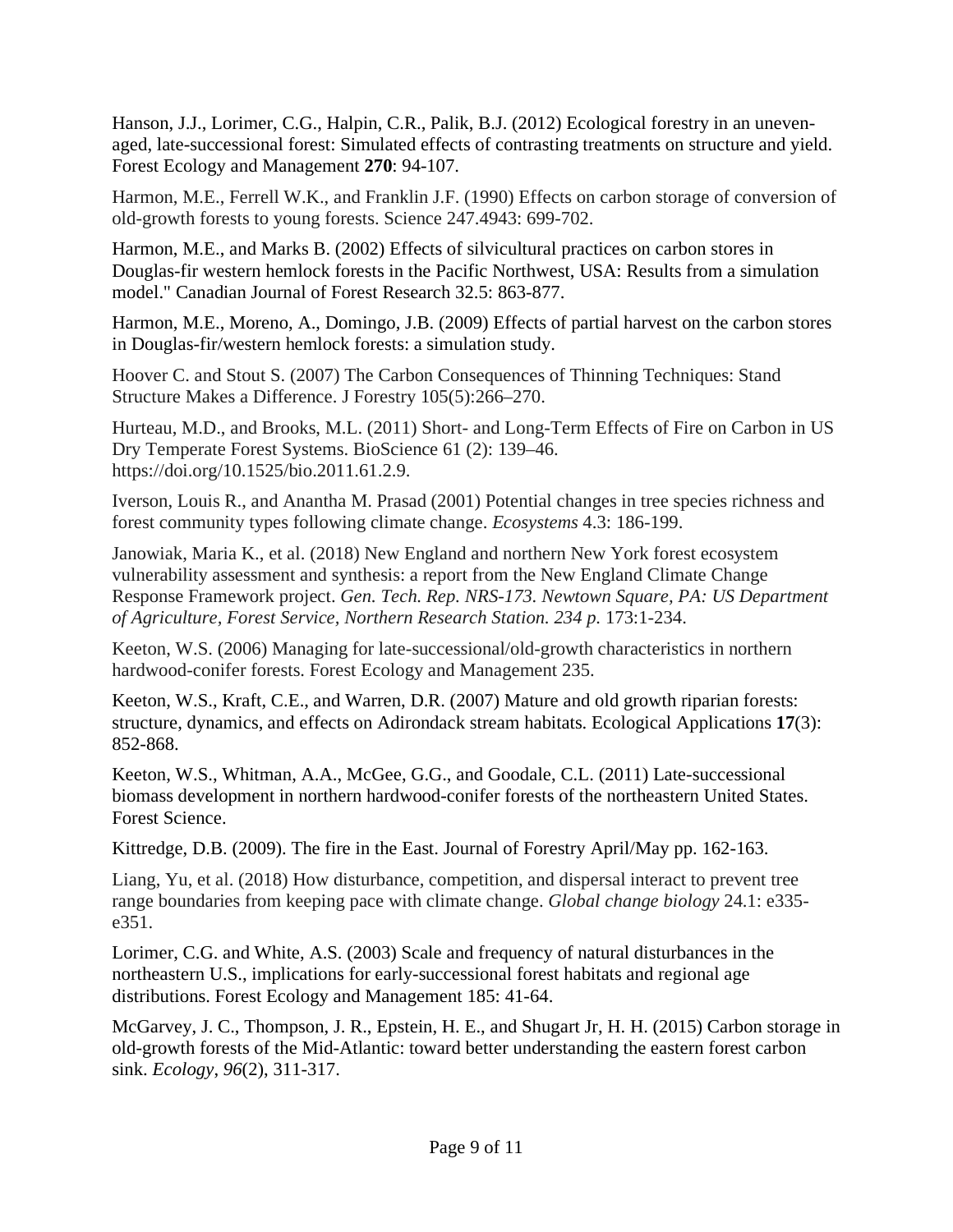Mladenoff, D.J., and Pastor, J. (1993) Sustainable forest ecosystems in the northern hardwood and conifer forest region: concepts and management. Pages 145–180 in G. H. Aplet, N. Johnson, J. T. Olson, and V. A. Sample, editors. Defining Sustainability.

Northeast State Foresters Association (2015) The Economic Importance of the Forest-based Economies of the States of Connecticut, Massachusetts & Rhode Island, [https://www.nefainfo.org/publications.html.](https://www.nefainfo.org/publications.html)

Nunery, J.S. and Keeton, W.S. (2010) Forest carbon storage in the northeastern United States: Net effects of harvesting frequency, post-harvest retention, and wood products. Forest Ecology and Management **259**(8): 1363-1375.

Oliver C.D., Nassar N.T., Lippke B.R., and McCarter J.B. (2014) Carbon, Fossil Fuel, and Biodiversity Mitigation with Wood and Forests, Journal of Sustainable Forestry, 33:3, 248-275.

Olofsson, P., Holden C.E., Bullock E.L., and Woodcock C.E. (2016) Time series analysis of satellite data reveals continuous deforestation of New England since the 1980s. Environmental Research Letters 11(6):1–8. [https://iopscience.iop.org/article/10.1088/1748-](https://iopscience.iop.org/article/10.1088/1748-9326/11/6/064002/pdf) [9326/11/6/064002/pdf](https://iopscience.iop.org/article/10.1088/1748-9326/11/6/064002/pdf)

Oswalt S.N., Smith W.B., Miles P.D., and Pugh S.A. (2018) Forest Resources of the United States, 2017: A technical document supporting the Forest Service 2020 RPA Assessment. Gen. Tech. Rep. WO97. Washington, DC: U.S. Department of Agriculture, Forest Service, Washington Office. 237 pp.

Patterson, W.A., and Sassaman K.E. (1988) Indian Fires in the Prehistory of New England. In Holocene Human Ecology in Northeastern North America, edited by George P. Nicholas, 107– 35. Interdisciplinary Contributions to Archaeology. Boston, MA: Springer US. https://doi.org/10.1007/978-1-4899-2376-9\_6.

Proceedings of the National Academy of Sciences Apr 2009, 106 (15) 6082-6087

Puettmann, K.J., Coates K.D., and Messier C.C. (2009) A critique of silviculture: managing for complexity. Island Press.

Rhemtulla, J.M., Mladenoff D.J., and Clayton M.K. (2009). Historical forest baselines reveal potential for continued carbon sequestration.

Robertson, B., Lam F.C.F., and Cole R.J. (2012) A comparative cradle-to-gate life cycle assessment of mid-rise office building construction alternatives: Laminated timber or reinforced concrete. Buildings 2.3:245-270.

Rudell, S., Sampson R., Smith M., Giffen R., Cathcart J., Hagan J., Sosland D., Godbee J., Heisenbuttle J., Lovett S., Helms J., Priceand W. and Simpson R. (2007) The role for sustainably managed forests in climate change mitigation. J. Forestry 105: 314–319.

Russell, M.B., Woodall C.W., Fraver S., D'Amato A.W., Domke G.M., and Skog K.E. (2014). Residence times and decay rates of downed woody debris biomass/carbon in the Eastern United States. Ecosystems 17:765-777.

Rustad, Lindsey, et al. (2012) Changing climate, changing forests: The impacts of climate change on forests of the northeastern United States and eastern Canada. *Gen. Tech. Rep. NRS-99.*